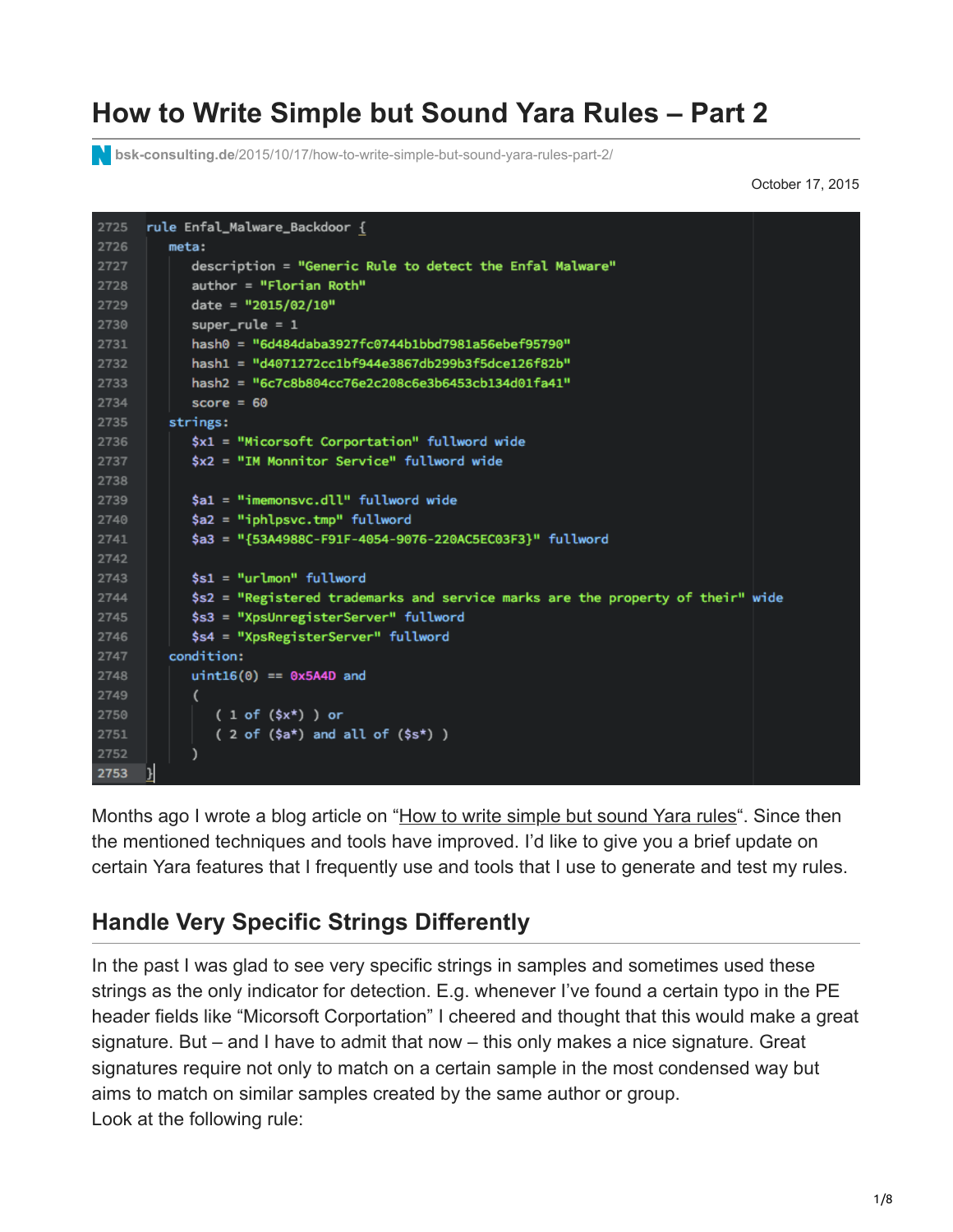```
rule Enfal_Malware_Backdoor {
   meta:
     description = "Generic Rule to detect the Enfal Malware"
     author = "Florian Roth"
     date = "2015/02/10"
    super rule = 1 hash0 = "6d484daba3927fc0744b1bbd7981a56ebef95790"
     hash1 = "d4071272cc1bf944e3867db299b3f5dce126f82b"
     hash2 = "6c7c8b804cc76e2c208c6e3b6453cb134d01fa41"
    score = 60 strings:
     $x1 = "Micorsoft Corportation" fullword wide
     $x2 = "IM Monnitor Service" fullword wide
      $a1 = "imemonsvc.dll" fullword wide
     $a2 = "iphlpsvc.tmp" fullword
     $a3 = "{53A4988C-F91F-4054-9076-220AC5EC03F3}" fullword
     $s1 = "urlmon" fullword
     $s2 = "Registered trademarks and service marks are the property of their" wide
     $s3 = "XpsUnregisterServer" fullword
     $s4 = "XpsRegisterServer" fullword
   condition:
    uint16(0) = 0x5A4D and
     (
       (1 of (\$x^*)) or
       (2 \text{ of } (\$a^*) and all of (\$s^*))
     )
```

```
}
```
What I do when I review the 20 strings that are generated by yarGen is that I try to categorize the extracted strings in 3 different groups:

- **Very specific strings** (one of them is sufficient for successful detection, e.g. IP addresses, payload URLs, PDB paths, user profile directories)
- **Specific strings** (strings that look good but may appear in goodware as well, e.g. "wwwlib.dll")
- **Other strings** (even strings that appear in goodware; without random code from compressed or encrypted data; e.g. "ModuleStart")

Then I create a condition that defines:

- A Certain Magic Header (remove it in case of ASCII text like scripts or webshells)
- 1 of the very specific strings OR
- some of the specific strings combined with many (but not all) of the common strings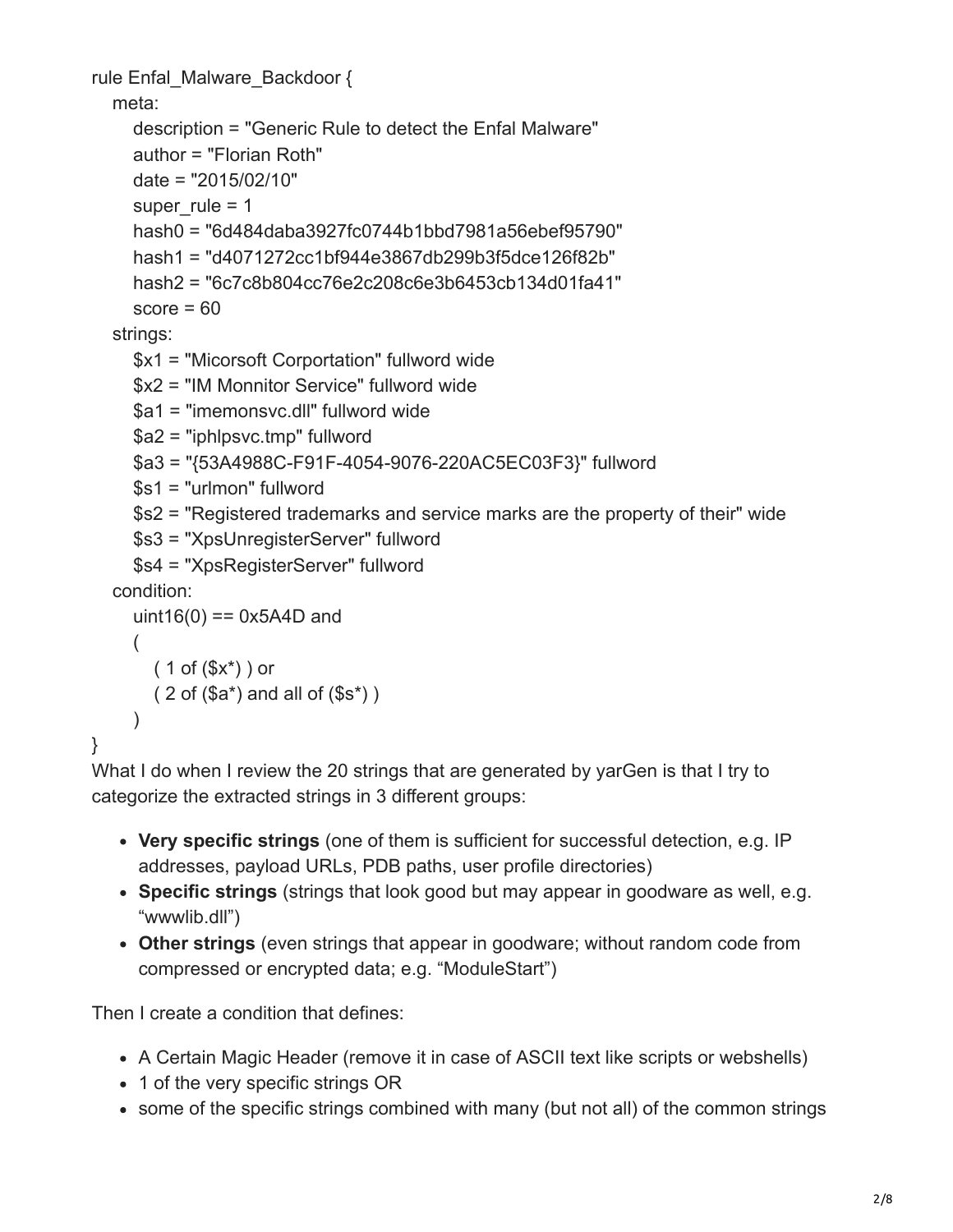Here is another example that does only have very specific strings (x) and common strings  $(s)$ :

```
rule Cobra Trojan Stage1 {
```
meta:

```
 description = "Cobra Trojan - Stage 1"
```

```
 author = "Florian Roth"
```
 reference = "https://blog.gdatasoftware.com/blog/article/analysis-of-project-cobra.html" date = "2015/02/18"

hash = "a28164de29e51f154be12d163ce5818fceb69233"

strings:

\$x1 = "KmSvc.DLL" fullword wide

\$x2 = "SVCHostServiceDll\_W2K3.dll" fullword ascii

```
 $s1 = "Microsoft Corporation. All rights reserved." fullword wide
```
\$s2 = "srservice" fullword wide

\$s3 = "Key Management Service" fullword wide

\$s4 = "msimghlp.dll" fullword wide

\$s5 = " ServiceCtrlHandler@16" fullword ascii

```
 $s6 = "ModuleStart" fullword ascii
```

```
 $s7 = "ModuleStop" fullword ascii
```

```
 $s8 = "5.2.3790.3959 (srv03.sp2.070216-1710)" fullword wide
```
condition:

```
uint16(0) == 0x5A4D and filesize < 50000 and 1 of (\$x^*) and 6 of (\$s^*)
```
}

If you can't create a rule that is sufficiently specific, I recommend the following methods to restrict the rule:

- **Magic Header** (use it as first element in condition see performance guidelines, e.g.  $"uint16(0) == 0x5A4D"$
- **File Size** (malware that mimics valid system files, drivers or legitimate software often differs significantly in size; try to find the valid files online and set a size value in your rule, e.g. "filesize > 200KB and filesize < 600KB")
- **String Location** (see the "Location is Everything" section)
- **Exclude strings** that occur in false positives (e.g. \$fp1 = "McAfeeSig")

# **Location is Everything**

One of the most underestimated features of Yara is the possibility to define a range in which strings occur in order to match. I used this technique to create a rule that detect metasploit meterpreter payloads quite reliably even if it's encoded/cloaked. How that? If you see malware code that is hidden in an overlay at the end of a valid executable (e.g. "ab.exe") and you see only strings that are typical function exports or mimics a well-known executable ask the following questions: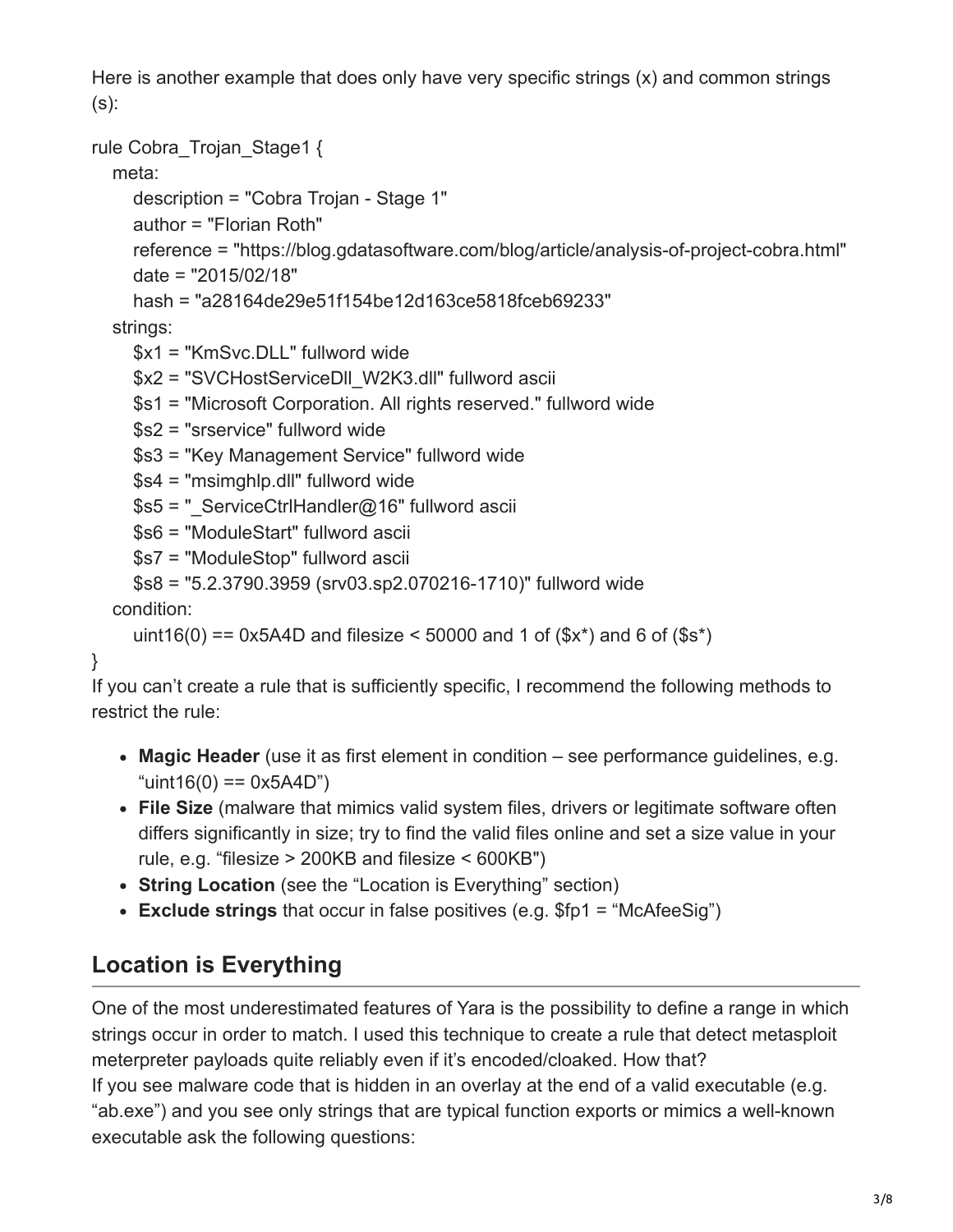- In it normal that these strings are located at this location in the file?
- Is it normal that these strings occur more than once in that file?
- Is the distance between two strings somehow specific?



Malware Strings

In case of the unspecific malware code in the PE overlay, try to define a rule that looks for a certain file size (e.g. filesize > 800KB) and the malware strings relative to the end of the file (e.g. \$s1 in (filesize-500..filesize)).

The following example shows a unspecified webshell that contains strings that may be modified by an attacker in future versions when applied in a victim's network. Try always to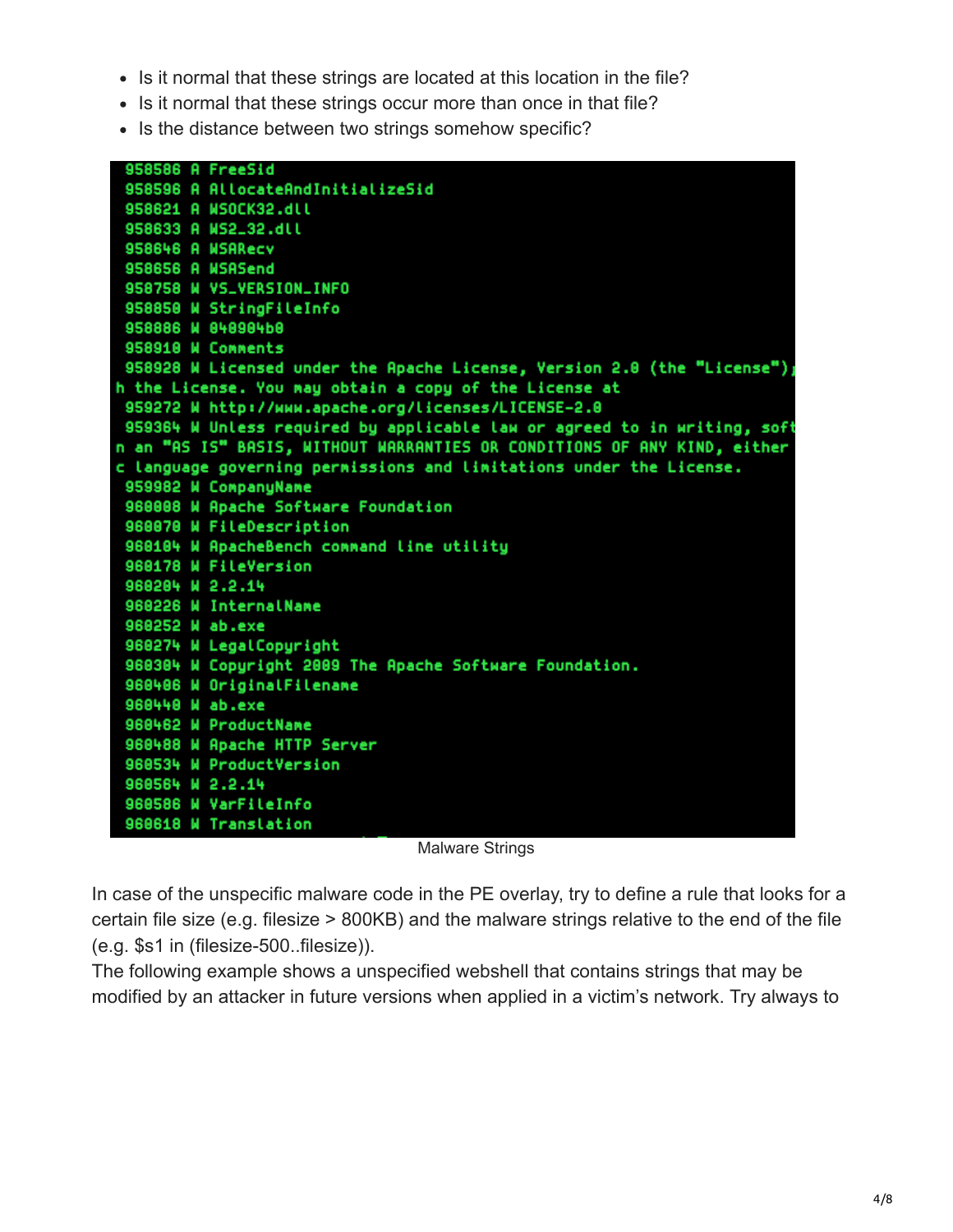extract strings that are less likely to be changed.



Webshell Code PHP

The variable name "\$code" is more likely to change than the function combination "@eval(gzinflate(base64\_decode(" at the end of the file. It is possible that valid php code contains "eval(gzinflate(base64\_decode(" somewhere in the code but it is less likely that it occurs in the last 50 bytes of the file.

I therefore wrote the following rule:

```
rule Webshell_b374k_related_1 {
```
#### meta:

}

```
 description = "Detects b374k related webshell"
   author = "Florian Roth"
   reference = "https://goo.gl/ZuzV2S"
  score = 65 hash = "d5696b32d32177cf70eaaa5a28d1c5823526d87e20d3c62b747517c6d41656f7"
   date = "2015-10-17"
 strings:
  $m1 = "<?php" $s1 = "@eval(gzinflate(base64_decode(" ascii
 condition:
   $m1 at 0 and $s1 in (filesize-50..filesize) and filesize < 20KB
```
## **Performance Guidelines**

I collected many ideas by Wesley Shields and Victor M. Alvarez and composed a gist called "Yara

Performance Guidelines". This guide shows you how to write Yara rules that use less CPU cycles by avoiding CPU intensive checks or using new condition checking shortcuts introduced in Yara version 3.4.

[Yara Performance Guidelines](https://gist.github.com/Neo23x0/e3d4e316d7441d9143c7)

## **PE Module**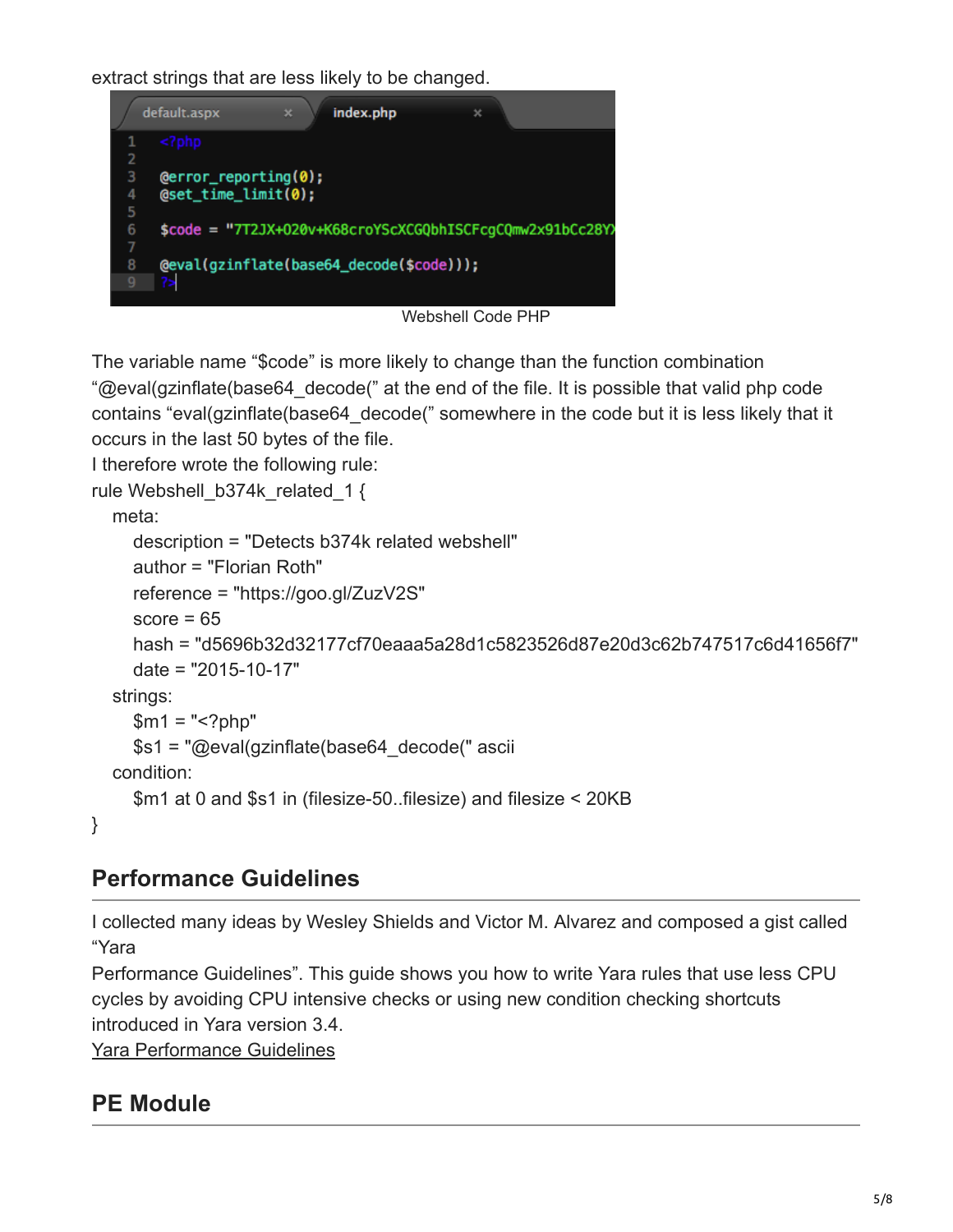People sometimes ask why I don't use the PE module. The reason is simple: I avoid using modules that are rather new and would like to see it thoroughly tested prior using it in my scanners running in productive environments. It is a great module and a lot of effort went into it. I would always recommend using the PE module in lab environments or sandboxes. In scanners that walk huge directory trees a minor memory leak in one of the modules could lead to severe memory shortages. I'll give it another year to prove its stability and then start using it in my rules.

#### **yarGen**

yarGen has an opcode feature since the last minor version. It is active by default but only useful in cases in which not enough strings could be extracted. I currently use the following parameters to create my rules:

python yarGen.py --noop -z 0 -a "Florian Roth" -r "http://link-to-sample" /mal/malware The problem with the opcode feature is that it requires about 2,5 GB more main memory during rule creation. I'll change it to an optional parameter in the next version.

## **yarAnalyzer**

yarAnalyzer is a rather new tool that focuses on rule coverage. After creating a bigger rule set or a generic rule that should match on several samples you'd like to check the coverage of your rules in order to detect overlapping rules (which is often OK). yarAnalyzer helps you to get an overview on:

- rules that match on more than one sample
- samples that show hits from more than one rule
- rules without hits
- samples without hits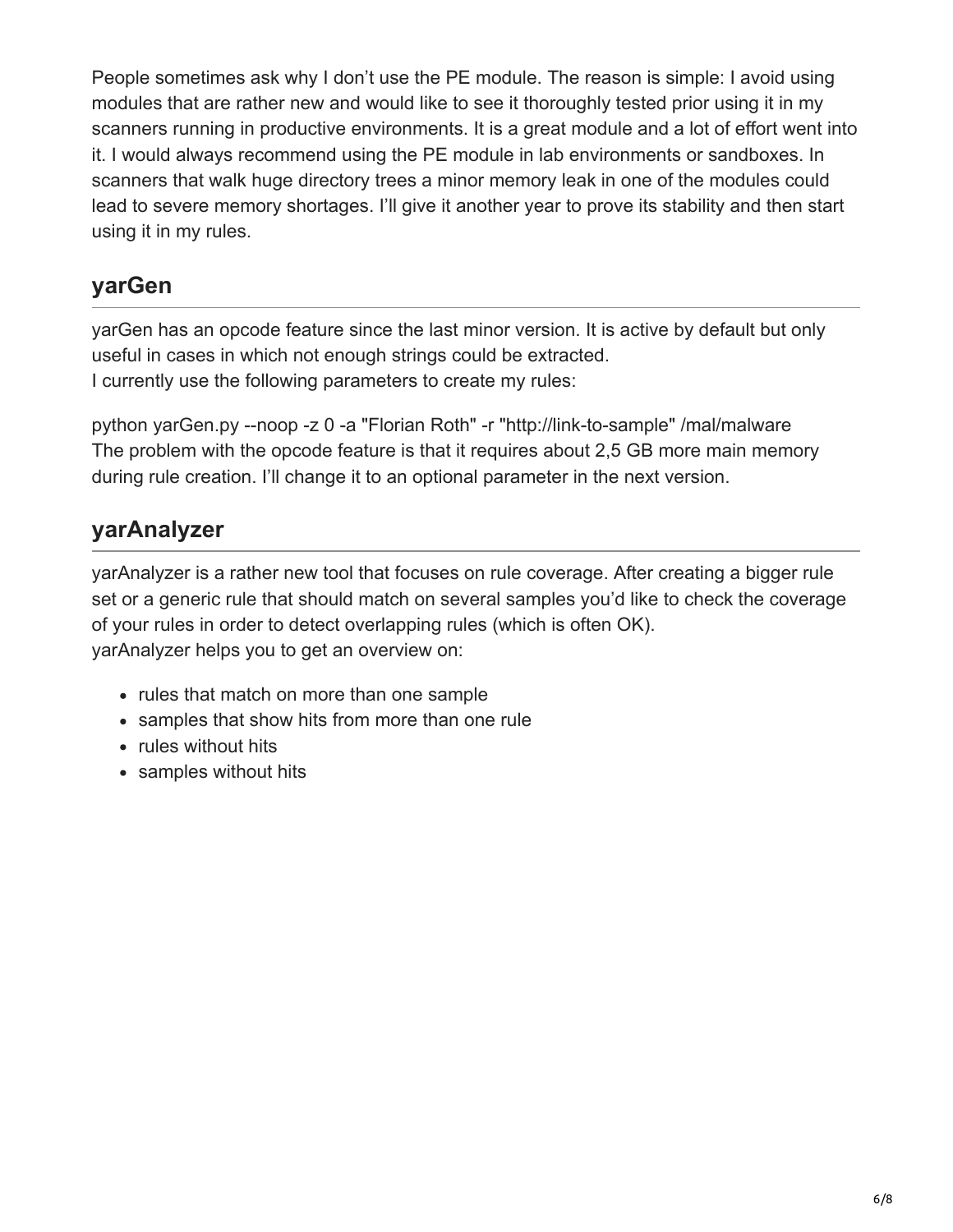| File                   | Size     | <b>HHex</b>          | HAscii         | <b>Rule Matches</b>      |
|------------------------|----------|----------------------|----------------|--------------------------|
| \net.exe               | 42496    | 4d5a9000030000000400 | МZ             |                          |
| \taskkill.exe          | 93696    | 4d5a9000030000000400 | МZ             |                          |
| <b>\cmd.exe</b>        | 471040   | 4d5a9000030000000400 | M <sub>Z</sub> |                          |
| <b>\iis.exe</b>        | 35840    | 4d5a9000030000000400 | МZ             | hkmijiis6                |
| \epathobj exp64.exe    | 71680    | 4d5a9000030000000400 | M <sub>Z</sub> | epathobj exp64           |
| \sus.exe               | 29184    | 4d5a9000030000000400 | МZ             | Dos sus                  |
| \look.exe              | 8192     | 4d5a9000030000000400 | MZ             | Dos look                 |
| <b>\NtGod.exe</b>      | 100471   | 4d5a9000030000000400 | МZ             | Dos NtGod                |
| \Down32.exe            | 28160    | 4d5a9000030000000400 | M <sub>Z</sub> | Dos Down32               |
| <b>\lcx.exe</b>        | 72192    | 4d5a9000030000000400 | МZ             | Dos 1cx                  |
| <b>\GetPass.exe</b>    | 182272   | 4d5a9000030000000400 | МZ             | Dos GetPass              |
| \cmdx64.exe            | 344576   | 4d5a9000030000000400 | MZ             |                          |
| <b>\ch.exe</b>         | 53278    | 4d5a9000030000000400 | МZ             | Dos ch                   |
|                        |          |                      |                | <b>FreeVersion debug</b> |
|                        |          |                      |                | FreeVersion release      |
| \iis6.exe              | 41472    | 4d5a9000030000000400 | МZ             |                          |
| <b>\Rar.exe</b>        | 331776   | 4d5a5000020000000400 | <b>MZP</b>     |                          |
| \Down64.exe            | 32256    | 4d5a9000030000000400 | MZ             | Dos Down32               |
|                        |          |                      |                | Dos Down64               |
| \iis7.exe              | 28672    | 4d5a9000030000000400 | МZ             | Dos iis7                 |
| <b>\CmdShell64.exe</b> | 14336    | 4d5a9000030000000400 | МZ             | CmdShell64               |
| \ftp.exe               | 46080    | 4d5a9000030000000400 | МZ             |                          |
| <b>\c.exe</b>          | 33294    | 4d5a4000010000000200 | <b>MZQ</b>     | Dos c                    |
| <b>INC.EXE</b>         | 59392    | 4d5a9000030000000400 | MZ             | Dos NC                   |
| <b>\Cmdshell32.exe</b> | 12800    | 4d5a9000030000000400 | MZ             | Cmdshell32               |
| \ngrok.exe             | 10176000 | 4d5a9000030004000000 | МZ             |                          |
| \pr.exe                | 73728    | 4d5a9000030000000400 | МZ             | Dos ch                   |

yarAnalayzer Screenshot

[yarAnalyzer Github Repository](https://github.com/Neo23x0/yarAnalyzer)

## **String Extraction and Colorization**

To review the strings in a sample I use a simple shell one-liner that a good friend sent me once.

"strings" version for Linux

```
#!/bin/bash
```

```
(strings -a -td "$@" | sed 's/^\(\s*[0-9][0-9]*\) \(.*\)$/\1 A \2/' ; strings -a -td -el "$@" | sed 's/^\
(\s^{-1}(s^{-1}) \cdot 9) (\s<sup>*</sup>[0-9][0-9]*\) \(.*\)$/\1 W \2/') | sort -n
```
"gstrings" version for OS X (sudo port install binutils)

#!/bin/bash

(gstrings -a -td "\$@" | gsed 's/^\(\s\*[0-9][0-9]\*\) \(.\*\)\$/\1 A \2/' ; gstrings -a -td -el "\$@" | gsed 's/^\(\s\*[0-9][0-9]\*\) \(.\*\)\$/\1 W \2/') | sort -n

It produces an output as shown in the above screenshot with green text and the description "Malware Strings" showing the offset, ascii (A) or wide (W) and the string at this offset. For a colorization of the string check my new tool ["prisma](https://github.com/Neo23x0/prisma)" that colorizes random type standard output.